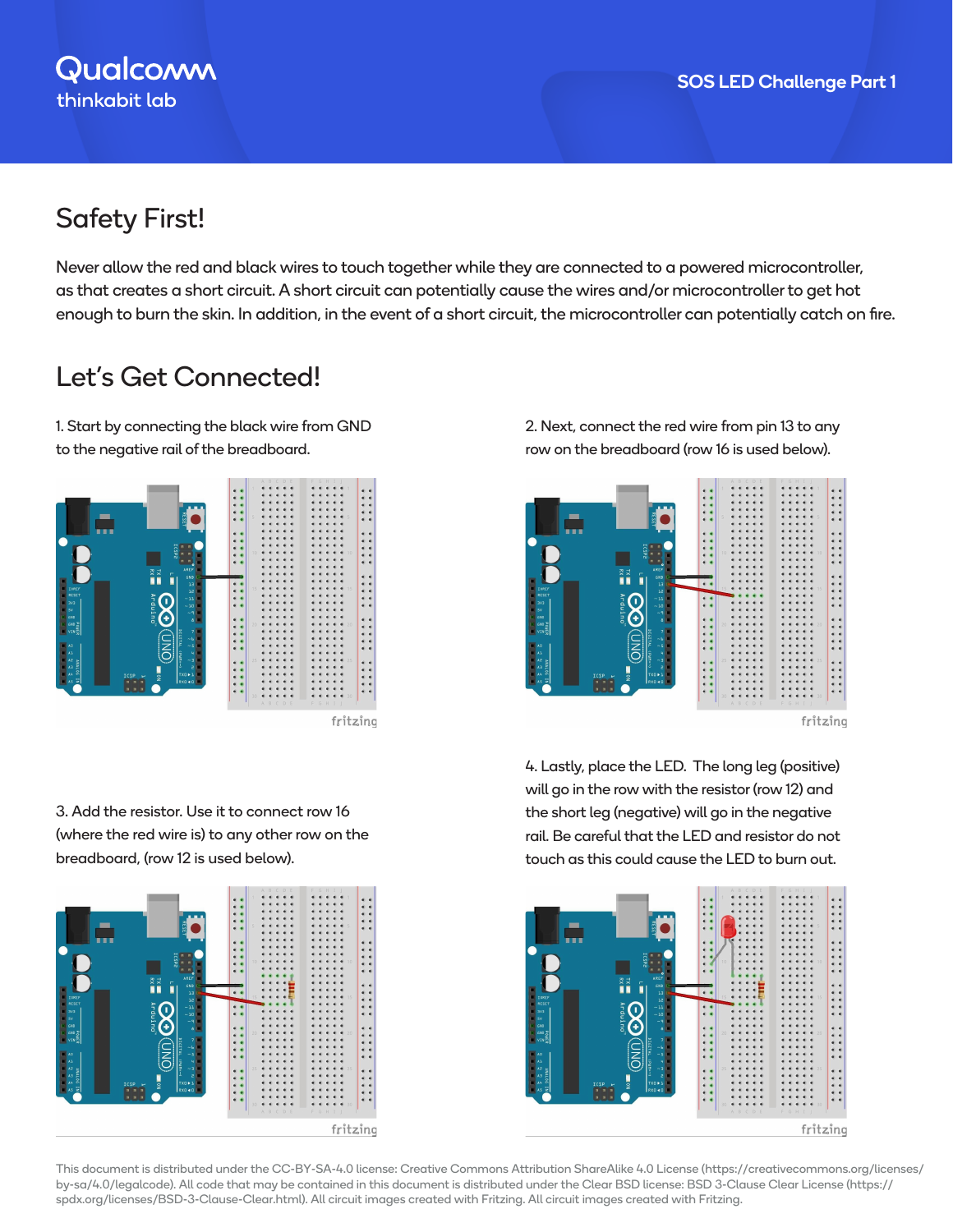## Time to Write Some Code!

First, you need to know what an 'S' and 'O' look like in Morse code. S is 3 dots and O is three dashes. Since you are using light, you need to decide how long a dash is and how long a dot is. It is recommended to make a dash 1 second (delay = 1000 ms) and a dot about 1/3 of a second (delay = 300 ms). Next, think about having the light off for a short time (use 300 ms again) between each dot and dash, and off for a longer time (use 2000 ms) between letters.

STOP here and try to figure out how to write the program yourself. Start by opening the blink code (in File > Examples > Basics > Blink) and then modify the code to make the light blink an SOS pattern in Morse code. If you get stuck, come back and read some of the hints below.

HINT 1: You may make mistakes when you are typing the same lines of code over and over again. To avoid any typos, copy (Ctrl + C) and paste (Ctrl + V) a set of 4 lines of code to turn the LED on and off. Just remember that all your lines of code in the loop must stay between the open and closed brackets. Once you've copied the code to turn an LED on and off, you can change the values of the delays in each line to make a sequence of flashes that stands for SOS.

HINT 2: Below is the code to make the "S" in Morse code followed by a space before the "O":

```
void setup(){
   pinMode(13, OUTPUT);
}
     void loop(){
        digitalWrite(13, HIGH); //First dot in the "S" code
        delay(300);digitalWrite(13, LOW); //Delay between dots/dashes
         delay(300);
         digitalWrite(13, HIGH); //Second dot in the "S" code
         delay(300);
        digitalWrite(13, LOW); //Delay between dots/dashes
         delay(300);
         digitalWrite(13, HIGH); //Third dot in the "S" code
         delay(300);
         digitalWrite(13, LOW); //Long delay after letters
         delay(2000);
```

```
}
```
This document is distributed under the CC-BY-SA-4.0 license: Creative Commons Attribution ShareAlike 4.0 License (https://creativecommons.org/licenses/by-sa/4.0/legalcode). All code that may be contained in this document is distributed under the Clear BSD license: BSD 3-Clause Clear License (https://spdx.org/licenses/BSD-3-Clause-Clear.html). All circuit images created with Fritzing. All circuit images created with Fritzing.